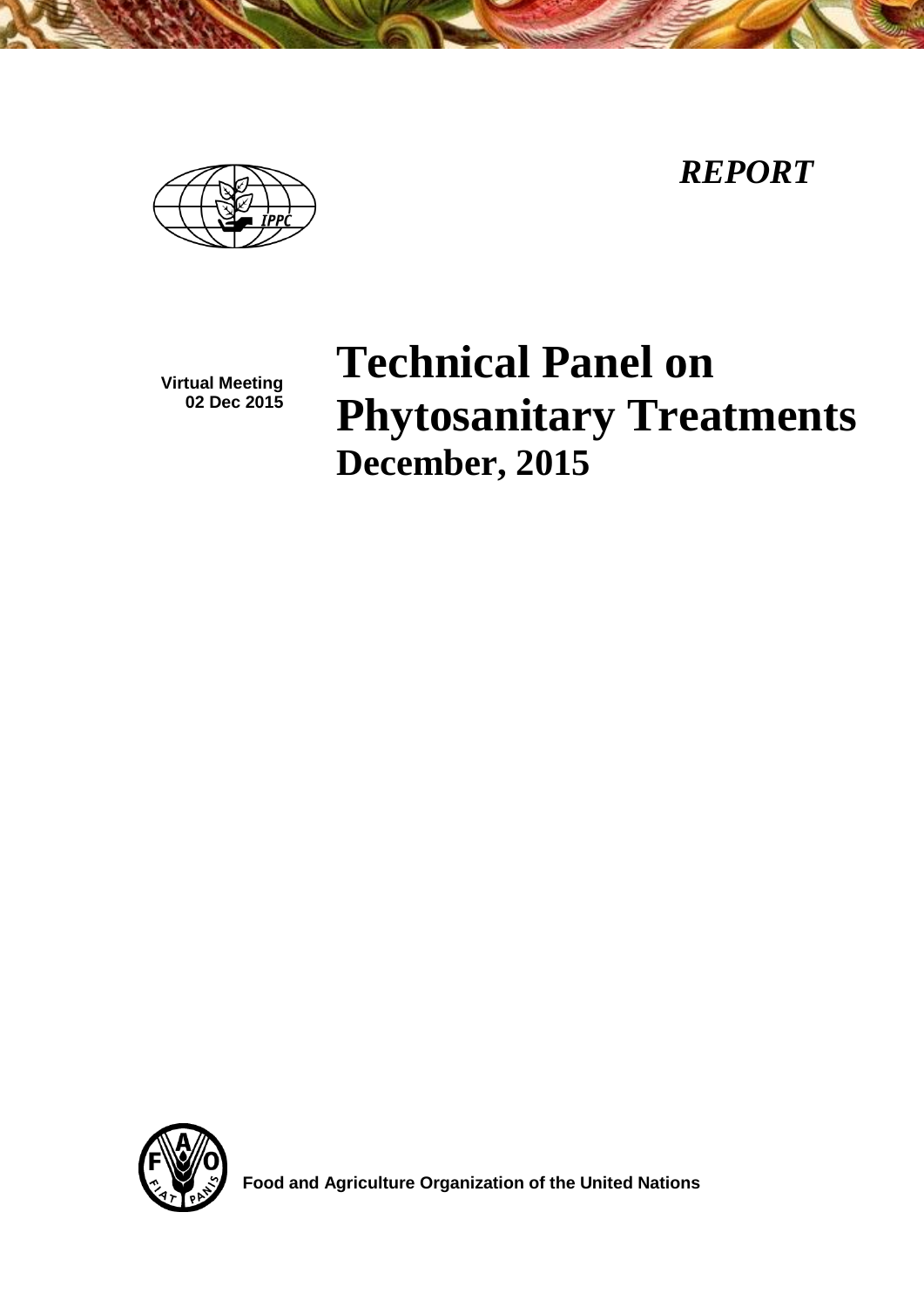The designations employed and the presentation of material in this information product do not imply the expression of any opinion whatsoever on the part of the Food and Agriculture Organization of the United Nations (FAO) concerning the legal or development status of any country, territory, city or area or of its authorities, or concerning the delimitation of its frontiers or boundaries. The mention of specific companies or products of manufacturers, whether or not these have been patented, does not imply that these have been endorsed or recommended by FAO in preference to others of a similar nature that are not mentioned.

The views expressed in this information product are those of the author(s) and do not necessarily reflect the views of FAO.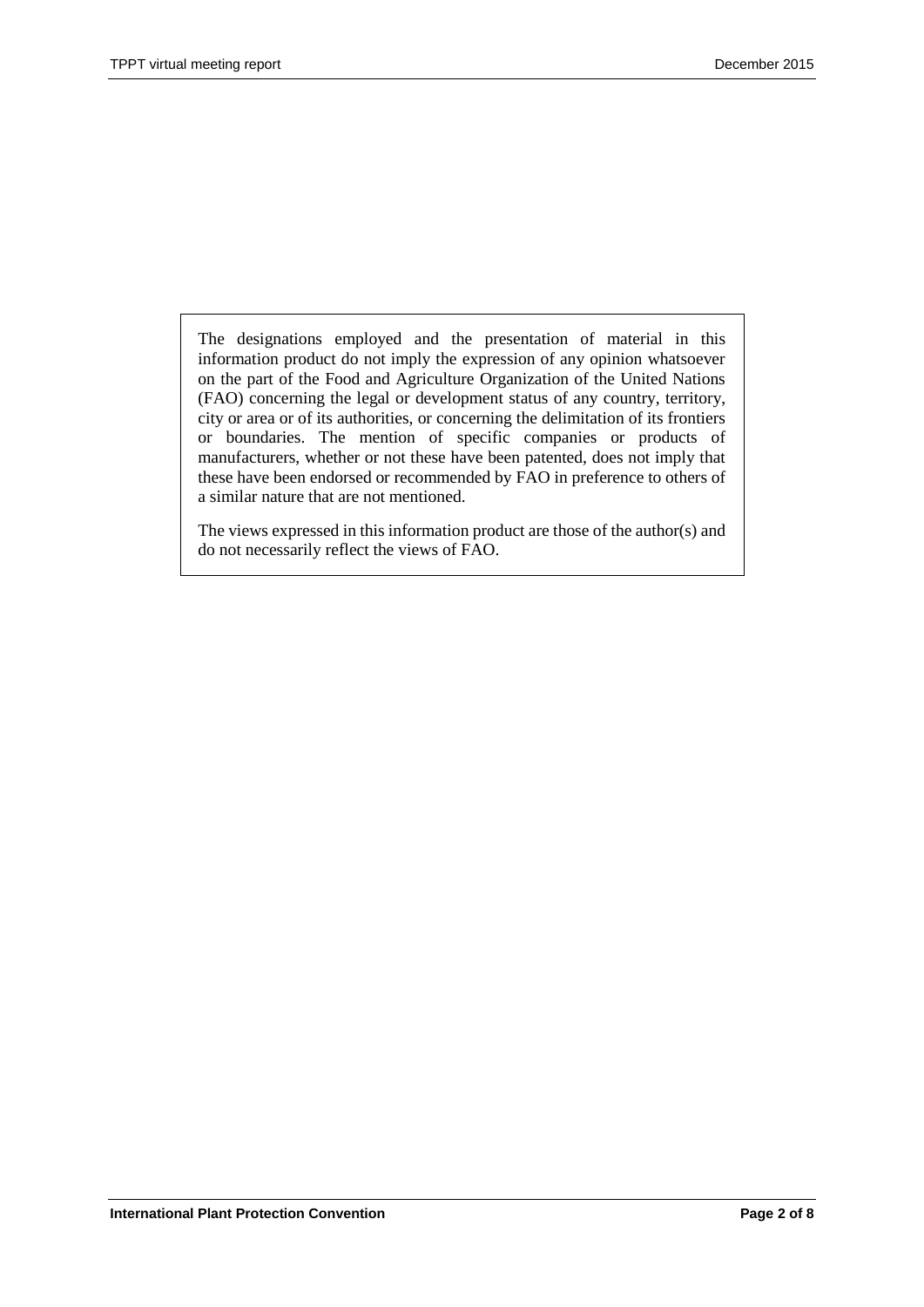# **CONTENTS**

|                | Standards Committee (SC) November 2015 meeting update                                                    |  |  |
|----------------|----------------------------------------------------------------------------------------------------------|--|--|
| 3.             | Draft ISPM: Requirements for the use of temperature treatments as a phytosanitary measure (2014-<br>005) |  |  |
| $\mathbf{4}$ . |                                                                                                          |  |  |
|                |                                                                                                          |  |  |
|                |                                                                                                          |  |  |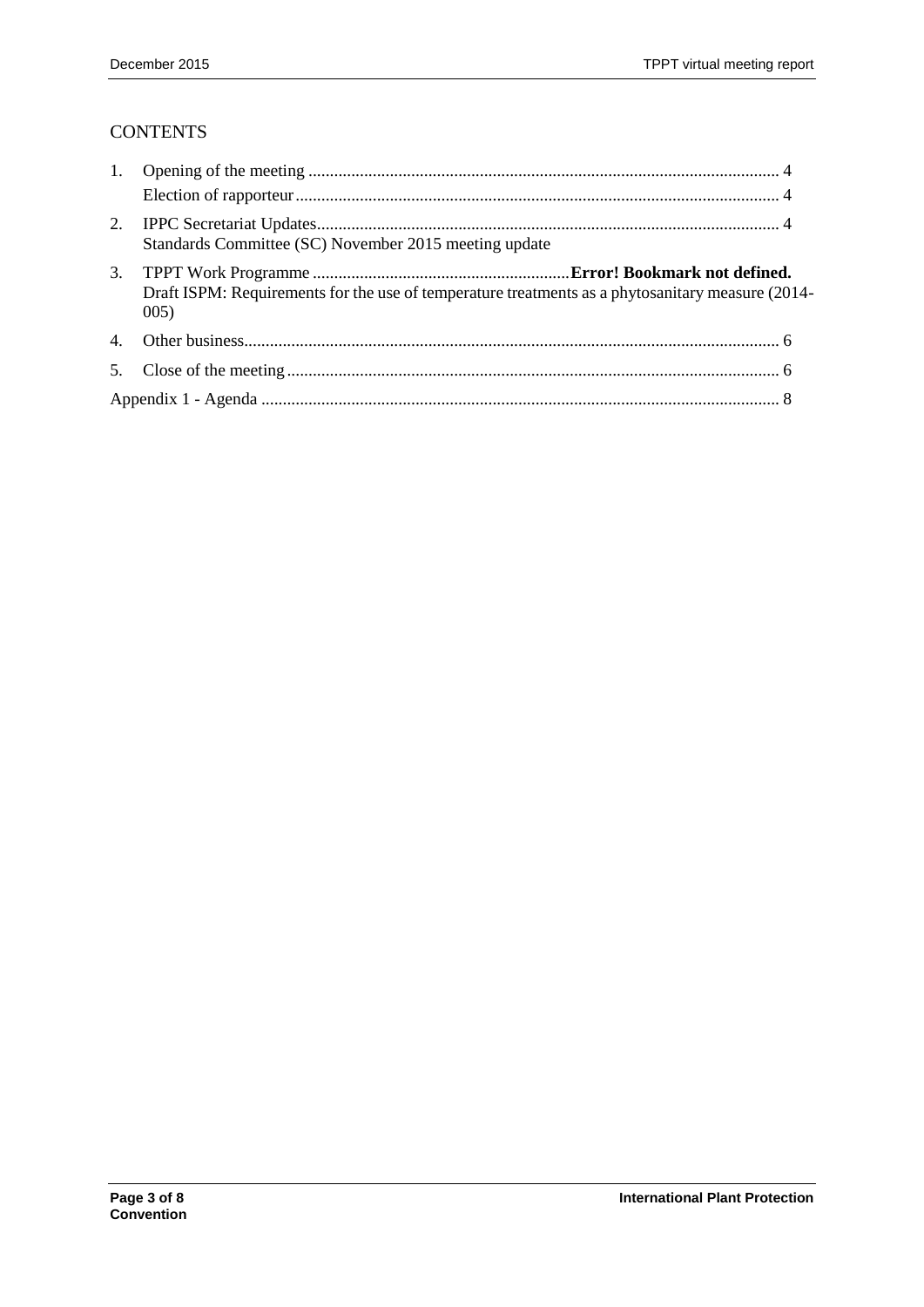#### <span id="page-3-0"></span>**1. Opening of the meeting**

The International Plant Protection Convention (IPPC) Secretariat lead for Technical Panel on Phytosanitary Treatments (TPPT) chaired the meeting and welcomed the participants. The meeting was attended by the following participants:

- 1. Mr Toshi DOHINO, Japan, member
- 2. Mr Patrick GOMES, USA, member
- 3. Mr Guy HALLMAN, USA, FAO/IAEA, member
- 4. Mr Scott MYERS, USA, member
- 5. Mr Mike ORMSBY, New Zealand, member
- 6. Mr Andrew PARKER, FAO/IAEA, member
- 7. Mr Jan B. ROSSEL, Steward
- 8. Mr Matthew SMYTH, Australia, member
- 9. Mr Eduardo WILLINK, Argentina, member
- 10. Ms Adriana G. MOREIRA, IPPC Secretariat lead
- 11. Mr Martin FARREN, IPPC Secretariat support
- *[1]* The full list of TPPT members and their contact details can be found on the International Phytosanitary Portal  $(IPP)^1$ .
- *[2]* The Secretariat reminded the participants of the use of the Adobe Connect tool.
- *[3]* The Secretariat introduced the agenda and it was adopted as presented in Appendix 1 of this report.

#### <span id="page-3-1"></span>**Election of rapporteur**

*[4]* Mr Guy HALLMAN (USA, FAO/IAEA) was elected as the rapporteur.

#### <span id="page-3-2"></span>**2. IPPC Secretariat Updates**

#### **Standards Committee (SC) November 2015 meeting update**

- *[5]* The Secretariat informed the panel of the relevant decisions pertaining to the TPPT during the Standards Committee (SC) meeting in November 2015. They were informed that the SC supported a call for phytosanitary treatments (PTs) and stressed the importance of developing more phytosanitary treatments for use in international trade. However, it was highlighted that additional resources are needed. The TPPT was informed that the SC approved ink amendments for 19 adopted phytosanitary treatments regarding the changes to clarify the level of efficacy in the PTs. The SC approved modifications to the TPPT Specification TP 3<sup>2</sup> under "Participants" to include an expert from the Food and Agriculture Organization / International Atomic Energy Agency (FAO/IAEA) join division in the TPPT membership.
- [6] Other updates included some changes of PT titles in the List of topics for IPPC standards<sup>3</sup> ("High temperature forced air treatment for *Bactrocera melanotus* and *B. xanthodes* (Diptera: Tephritidae) on *Carica papaya* (2009-105)" to "Vapour heat treatment for *Bactrocera melanotus* and *B. xanthodes* (Diptera: Tephritidae) on *Carica papaya* (2009-105)" and approved *"*pending status" for the following draft phytosanitary treatments due to the need for further research in relation to *Ceratitis capitata*  population response differences to cold and heat treatments based on a TPPT recommendation from the September 2015 TPPT meeting<sup>4</sup>:

 $\overline{a}$ 

<sup>1</sup> TPPT membership list: https://www.ippc.int/en/publications/81655/

<sup>2</sup> Specification TP 3 - Technical Panel on Phytosanitary Treatments:<https://www.ippc.int/en/publications/1308/> <sup>3</sup> [IPP link to List of topics](https://www.ippc.int/publications/list-topics-ippc-standards)

<sup>4</sup> 2015 September TPPT Meeting Report[: https://www.ippc.int/en/publications/81833/](https://www.ippc.int/en/publications/81833/)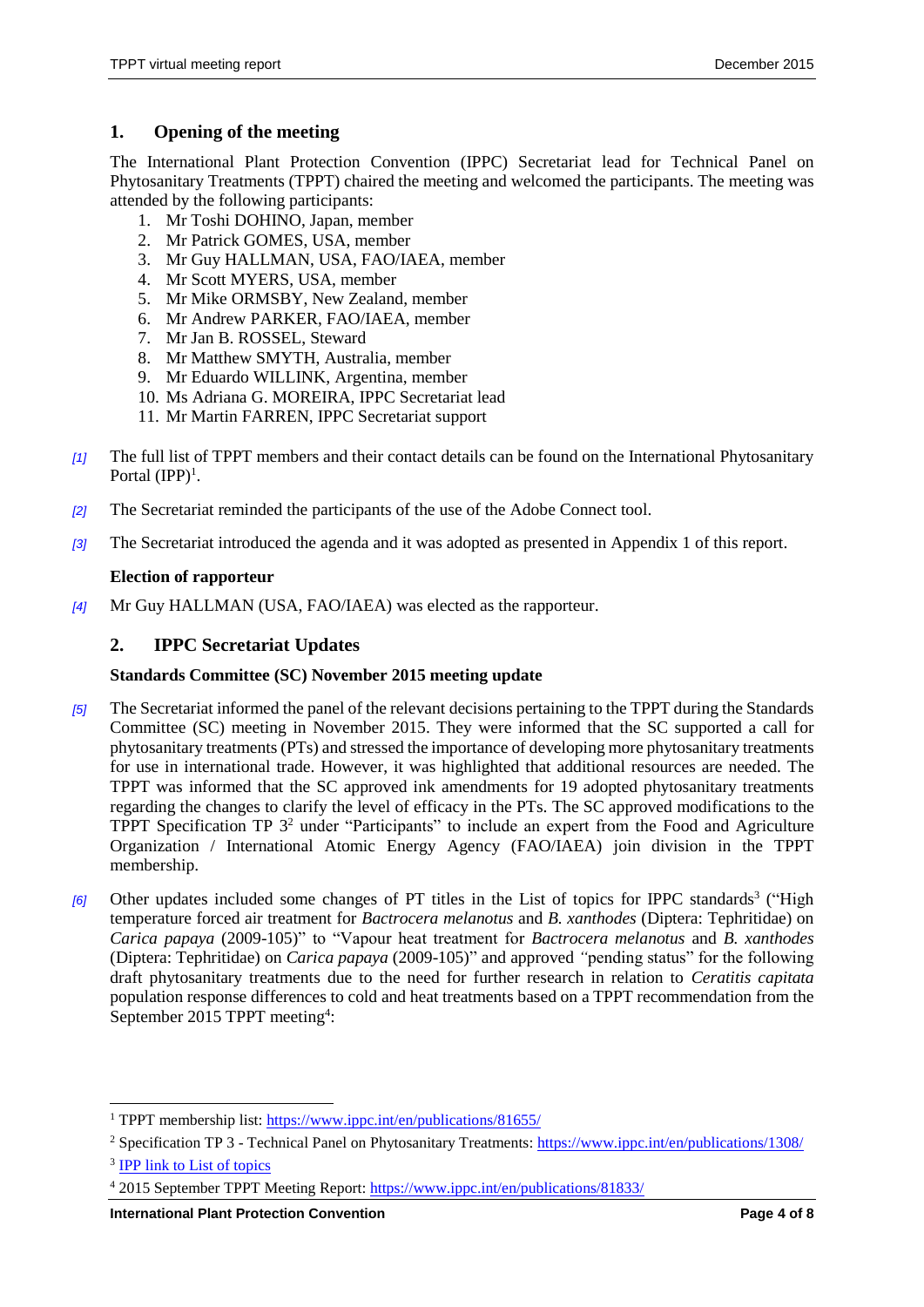- 2010-103, 2007-206A, 2007-206B, 2007-206C, 2007-210, 2007-212, 2009-109, 2010-102 and 2010-106.

#### **3. TPPT work programme**

#### **Draft ISPM: Requirements for the use of temperature treatments as a phytosanitary measure (2014-005)**

- *[7]* The Secretariat recalled that the TPPT in its September 2015 meeting agreed that the Steward would work with the Assistant steward to prepare a revised draft to be discussed in this virtual meeting. The aim was to finalize the draft International Standard for Phytosanitary Measure (ISPM) for submission to the next SC May meeting and the deadline for submission to the Secretariat is 15 December 2015. It was mentioned that some panel members had provided comments to the Steward on improvements to the draft and proposals to the research protocols.
- *[8]* The panel members thanked the Steward and Assistant Steward for their work as the draft ISPM had improved since the last meeting. However, the panel recognized that more work was needed, to better align the wording and to develop the research guidance section further.
- *[9]* Other general comments were as follows:
- *[10]* **Scope.** It was agreed that the temperature treatments "quick freeze or cryogenic" and "joules-ohmic heating" are not part of the scope because they are not widely used as a phytosanitary measure; however discussions on whether or not to include a brief explanation about these treatments in the draft lead to conclude that there is no need to have additional text for these treatments that are not part of the scope. For the "steam" treatments, some members pointed out that in some countries they are often used for cleaning machinery and equipment. The panel reached the conclusion that due to the fact that steam is used, and if used for phytosanitary purposes, it should be included in the scope. It was noted that more examples of how steam is used in phytosanitary treatments should be clearly described in the draft. It was agreed that the some members would provide some reference material to the Steward on this matter.
- *[11]* **Background.** It was noted that information should be added to this section, explaining the reasons for the draft ISPM (i.e. its objectives).
- *[12]* **Application and type of treatments.** Discussions were made on the inclusion or not of a statement explaining that under some circumstances, after the treatment application, live but unviable target pests may be found. Noting that this statement is correct, some members however did not agree to include this in the draft because currently there are no examples of countries accepting the inclusion of such a statement and that this matter refers to the treatment endpoint that should be identified by those conducting the treatment research. Other members strongly supported the inclusion of this statement, because it is scientifically correct and a good example of how countries should harmonize their inspections. The panel finally agreed to include this statement into the draft ISPM.
- *[13]* **Types of Treatments - Hot water immersion.** A member suggested maintaining information on the implementation aspects of this treatment in the draft but concern was expressed on the language used to state that this treatment is less costly and less difficult than other temperature treatments. The panel agreed that the wording should be adjusted.
- *[14]* **Appendix - Vapour Heat Treatment (VHT) schedule requirement.** It was noted that examples could be included in an appendix, which is not a prescriptive part of the standard and some members thought it would be useful to include more examples of schedules. The panel agreed to leave it up to the Steward to revise this appendix on "schedule requirements".
- *[15]* **Appendix - Research Guidance.** Some members recalled that in the TPPT September 2015 meeting it was agreed to include a section on research guidance to help ensure research was carried out in such a way that the data produced would be useful to support treatment submissions. It was noted that this section has not been developed and a TPPT small group was formed to assist the Steward and Assistant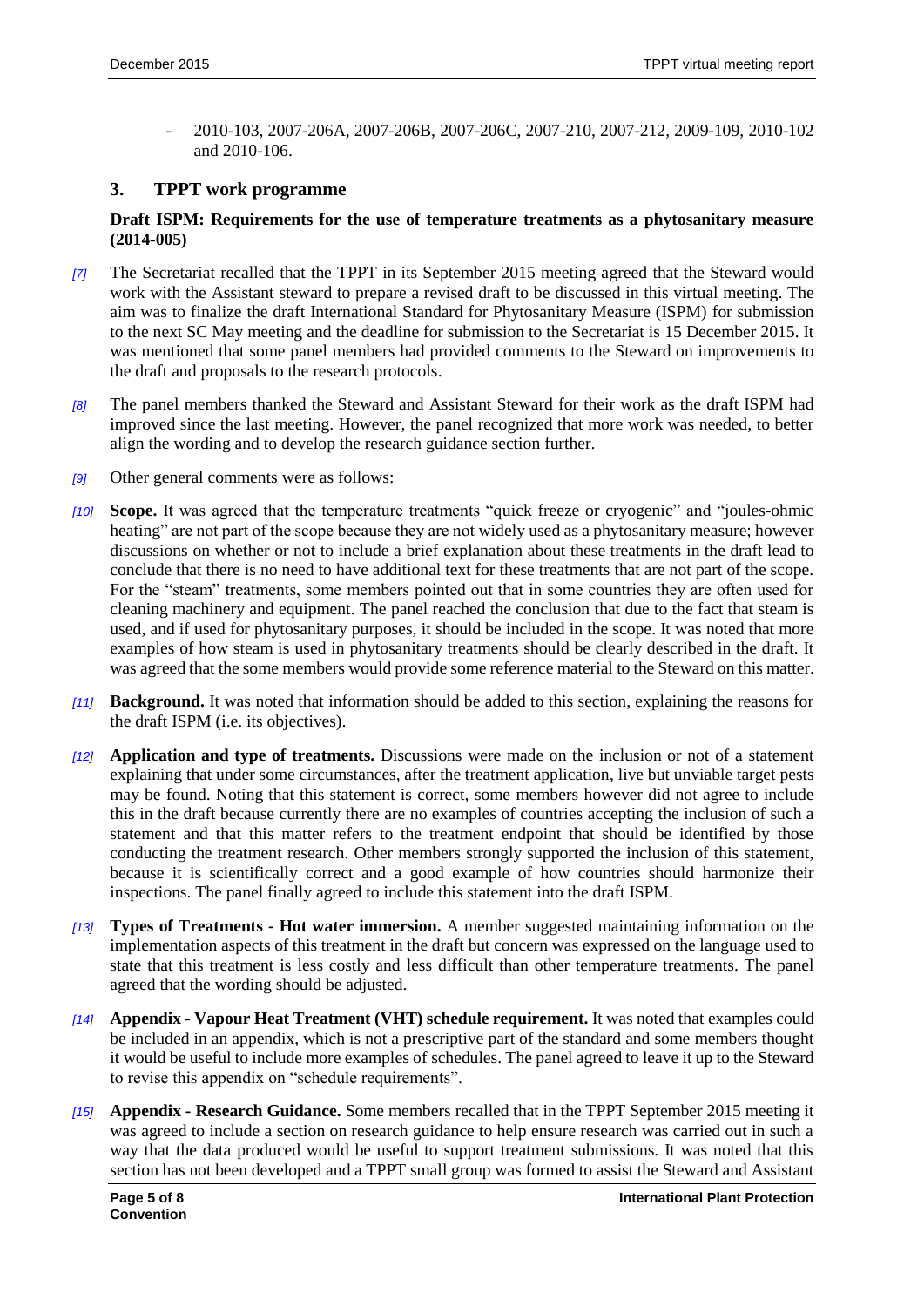Steward to draft this section. The small group formed was: Steward (lead), Assistant Steward, Mr Mike ORMSBY and Mr Scott MYERS.

*[16]* An extension to the submission date was requested and the Secretariat lead for the TPPT agreed and requested the panel to try to finish their drafting no later than 15 January 2016. This will still allow time for the draft to be forwarded to the editor, this will only allow for a short time for the edits to reviewed by the Steward and Assistant Steward in order for the 1 March 2016 posting deadline to be met. The TPPT highlighted their commitment to meeting these deadlines.

*[17]* The TPPT:

- (1) *Agreed* that the TPPT small group (Steward (lead), Assistant Steward, Mr Mike ORMSBY and Mr Scott MYERS) to work on the "Appendix - Research Guidance" by 15 December 2015.
- (2) *Agreed* that the Steward and Assistant Steward to revise the draft based on the TPPT comments (done at this meeting) by 15 December 2015. Then, the Steward would send the revised draft to the Secretariat for further TPPT comments.
- (3) *Asked* the Secretariat to set up a "document sharing mechanism" for this draft with the TPPT once the Steward revises the draft.
- (4) *Agreed* that the Steward and Assistant Steward to revise the draft based on the TPPT comments and provide a final version of the draft ISPM to the Secretariat by 15 January 2016<sup>5</sup>.

### <span id="page-5-0"></span>**4. Other business**

- *[18]* The Secretariat mentioned that one TPPT member had some unpublished data from research conducted in his lab that could affect the treatment schedule in the draft phytosanitary treatment on Vapour heat treatment (VHT) for *Bactrocera melanotus* and *B. xanthodes* on *Carica papaya* (2009-105). It was recalled that the TPPT had finalized the responses to member comments and agreed to recommend the draft PT, as modified in the TPPT September 2015 meeting, to the SC for adoption. It was noted that this draft was presented to SC and that the SC had approved the draft PT, recommending it to CPM-11 (2016) for adoption.
- *[19]* As from the September 2015 meeting, the TPPT acknowledged the data from the recent research, however it was felt that more information was needed as well as further discussion by the TPPT would be needed, preferably after the paper is published. It was mentioned that this information should be shared in advance of the meeting and this would allow enough time for panel members to analyze and prepare their discussion points. It was pointed out that the results may (possibly) affect treatment efficacy (due the fruit size). It was suggested that perhaps the published data could be send to the Phytosanitary Research Group (PRMG)<sup>6</sup> for discussions on how this information could be more broadly applicable to other phytosanitary treatments.
- *[20]* It was mentioned that PTs are always subject to review based on new scientific research and a contracting party would always propose that an adopted PT should be revised based on certain new research findings, and a request for a revision to a PT could be submitted in the biennial call for topics.
- *[21]* The TPPT agreed that the IPPC standard setting procedure should be followed, noting that the draft PT had already been recommended by the SC for adoption by CPM-11 (2016), as the current treatment schedule in the draft was based on previous studies, discussions and agreement done by the panel.

#### <span id="page-5-1"></span>**5. Close of the meeting**

l

*[22]* The Secretariat thanked all panel members for their participation and commitment on the development of draft ISPMs, in particular draft PTs. On another note, the TPPT noted it was the final meeting for Mr Patrick Gomes who served as a valuable member to the team. The meeting participants expressed

<sup>5</sup> After this step, the draft ISPM will be sent to the IPPC editor and then further revision will be needed.

<sup>6</sup> Phytosanitary Research Group (PRMG) (previously Phytosanitary Temperature Treatments Expert Group): <https://www.ippc.int/en/liason/organizations/phytosanitarytemperaturetreatmentsexpertgroup/>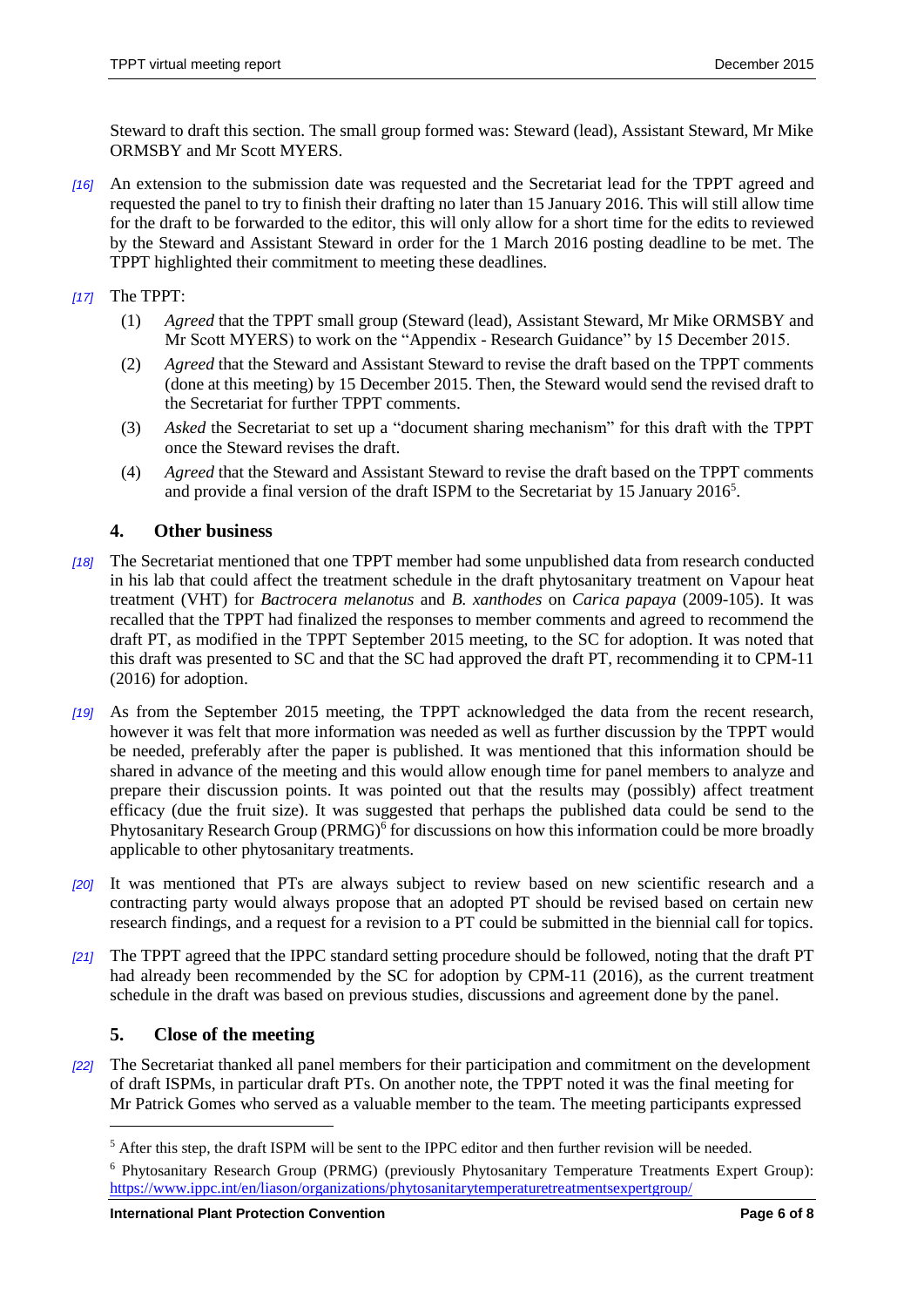gratitude for all the work done throughout his time on the panel and wished him well for the future. The Secretariat closed the meeting.